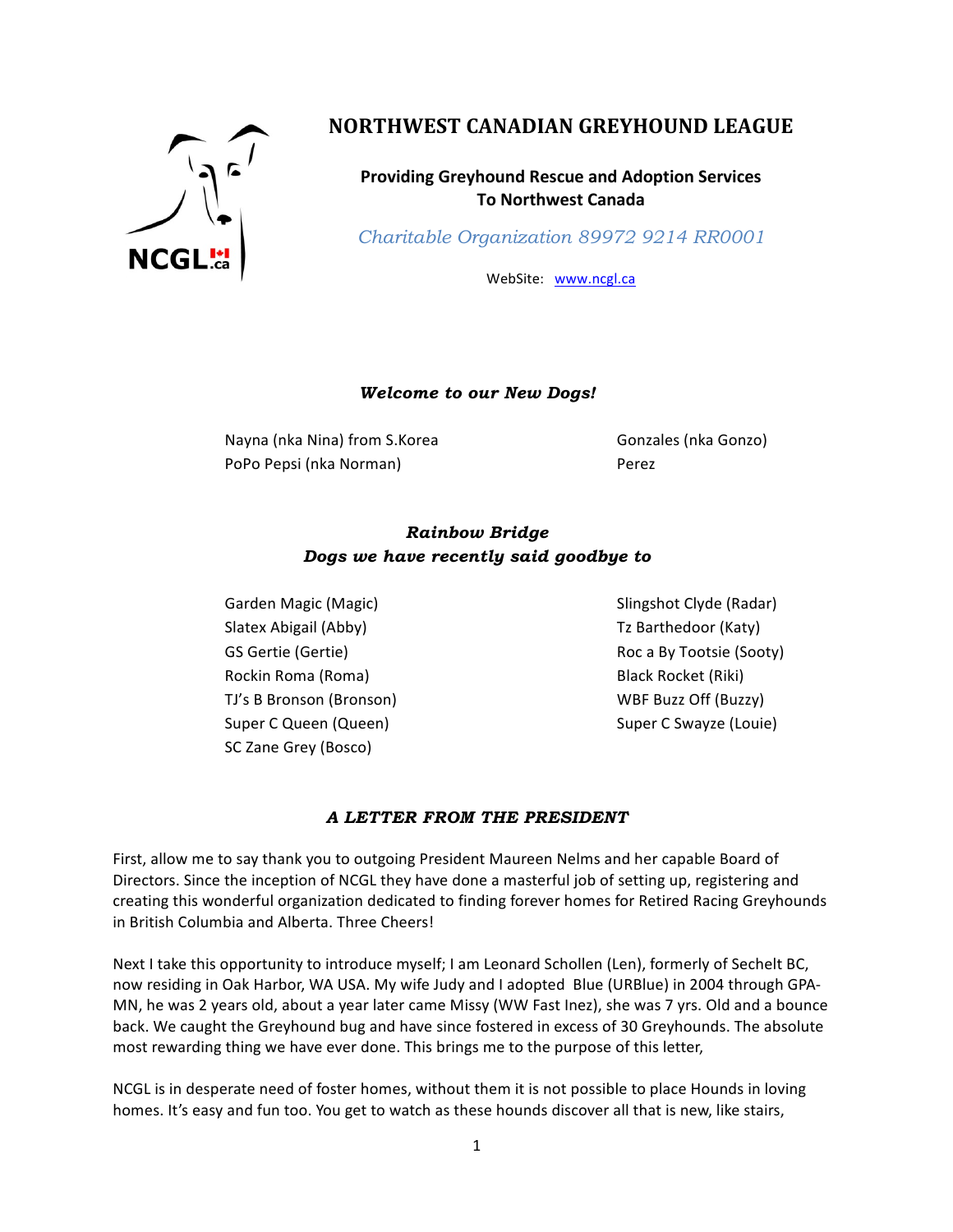windows, slippery floors, cats and those strange things called dogs, wait they are just like me only different, you also get to meet the new families, make new friends and share your excitement with them. And there is always the possibility to earn some cash, we became the perfect home away from home when someone needed a dog sitter, we are "Greyhound savvy", and the hounds are comfortable in their old foster home, which allows adopters to travel worry free. Please consider this wonderful opportunity.

The track closings for 2016 started early with Bluffs Run Greyhound Park in Council Bluffs, Iowa on January 1. This closing has produced a glut of hounds looking for homes in the Midwest, this year there will be several more. The positive side is there will be an abundance of hounds to keep us busy and give us a lot to do.

If you have tried to visit our website, NCGL.ca, lately you will notice it is back but not fully functional. (it has been down since June) Under development and scheduled for release is an all new website, watch for it middle to late February, same URL but with all new format.

The new board of directors held their  $1<sup>st</sup>$  meeting Feb 4, a full report will follow. The new website will feature an introduction of the board with a small Bio about each of them. We will be inviting your input, comments and suggestions as we move along with our new assignment.

Happy Adopting, Len

#### *Dog Hauls*

We are Di and John McMahen. Several times over the past few years we have been part of transporting dogs from Washington to their adoptive or foster homes. Here is the story of our dogs' travels from the Colorado adoption kennel to their homes.

In recent years we have received greyhounds from Almost Home for Hounds in Colorado. The AHH facility was founded by, and is run by, Heather Weir DVM. As well as managing the facility, Dr. Weir also drives the trailer full of hounds to the adoption groups wherever in the US that may be. Usually our dogs are dropped off at the Greyhound Pets Inc. facility at Woodinville, WA, just north of Seattle.

GPI has a large and well-appointed adoption facility, with spacious kennels for the dogs and well-fenced turnout pens. When Dr. Weir arrives, she backs her trailer into the compound and immediately begins unloading the dogs. On most trips there are up to 35 dogs for various adoption groups. She and GPI recognize that the dogs for NCGL still have a journey ahead, so ours are always unloaded first. GPI has a well-organized team; each dog is received by a volunteer and immediately moved to one of the turnout pens. With the help of the volunteers, we remove Dr. Weir's collars, muzzles and leashes for return to her and replace them with NCGL's, ensuring that each dog receives the correct ID tag. The dogs are quite a handful at this point. They are excited to be out of the trailer after their long trip from Colorado and eager to run about. They are also hungry and thirsty, so they are given water and small meals. We always have to strike a balance between giving them turnout time and starting our trip home. Of course ferry times are always a concern, so we keep delays to a minimum.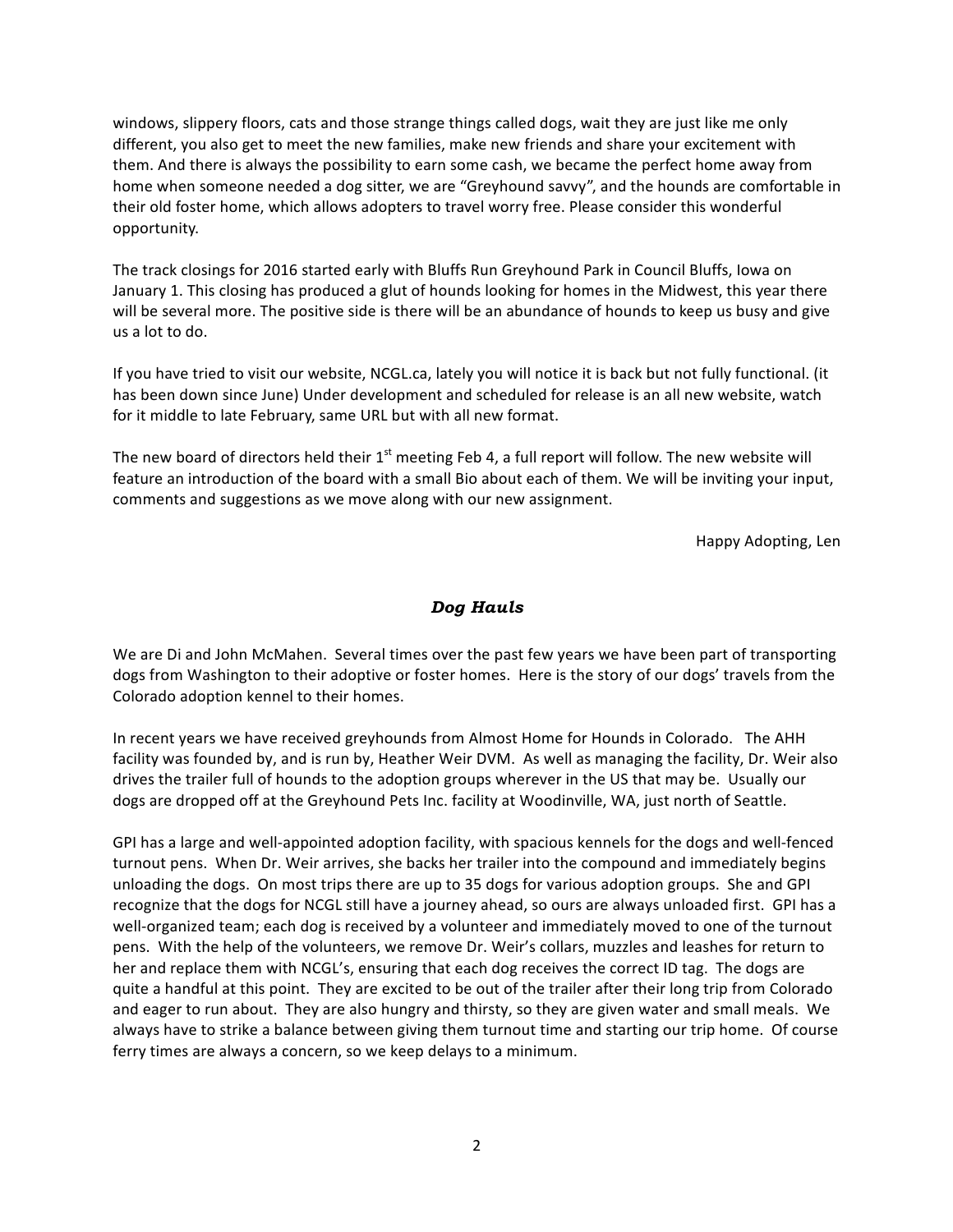At the border, we have to go through the Pacific Crossing as our greyhounds are considered commercial goods. We park and go into the customs building where we complete customs declarations and invoices, then pay GST.

Depending on who is receiving the dogs, some may be dropped off in Delta on the way to the ferry. We may take a ferry directly to Victoria, or to Nanaimo to drop off dogs before driving to Victoria. It is touching that often the dogs remaining in the van will stand at the window and watch the dog we have just left until it disappears from view. Eventually each dog is left with its foster or adopter, very tired and ready for a good meal and some affection.

# **NCGL Dog Hauls**



# **Happy Hounds** to their new Homes



NCGL Dogs in

*To Brush or Not to Brush*

At my first greyhound meeting, I met a lady from Vancouver Island who had ferried over to adopt a hound ... with no teeth. I asked her why she would adopt such a dog and she said ... "no need to brush her teeth!"

I had to admit she had a good point there. This is not a task that most dogs or dog owners relish. However, as responsible parents, it is a necessary one.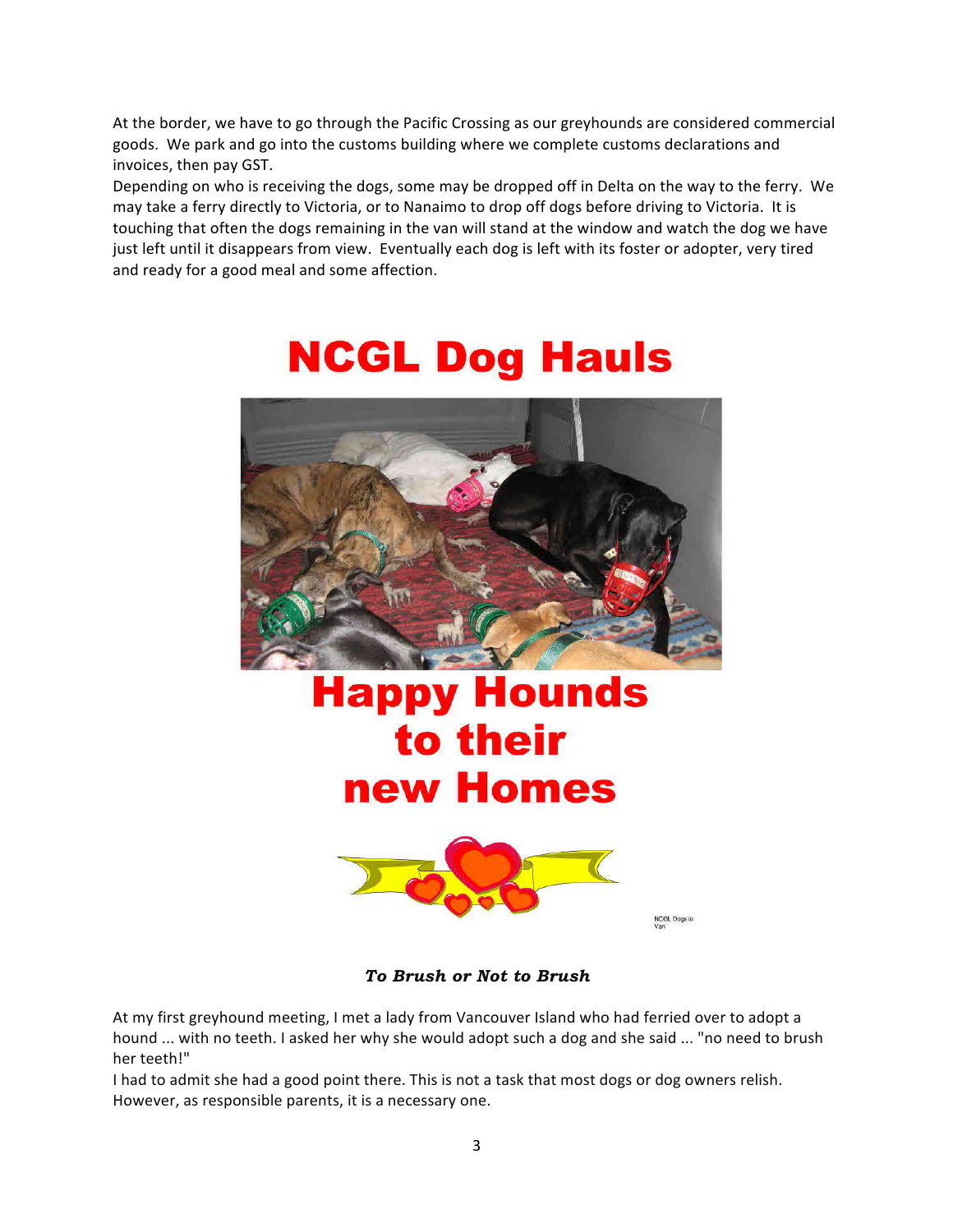Dental disease can affect your dog's life span due to its effect on the heart, kidneys, liver and respiratory system. Brushing is the most important aspect of home dental care. Ideally you should brush their teeth daily or at least every other day with toothpaste formulated for dogs. Don't use toothpaste made for people or baking soda. Your dog can't spit it out.

Here is a great article and video regarding "How to Brush Your Greyhound's Teeth":

http://hubpages.com/animals/how-to-brush-greyhound-teeth

# *Designing a Lost Greyhound Flyer*

#### First and foremost call the NCGL lost dog line to report your lost dog 1-866-568-3423

Well, congratulations! You now have a current photo of your special hound. So, now is the perfect time to plan for that terrible day when your dog might get lost. Hopefully, you will never have to use this flyer but, if you do, you will be relieved that you planned ahead.

Your flyer will be used in a variety of ways:

- posted outdoors on poles, fences in all kinds of weather
- posted indoors on bulletin boards (vets offices, grocery stores, schools, SPCA, etc.)
- posted to websites (social media such as Facebook, dog rescue groups, etc.)
- given out to neighbors, friends, pedestrians, mail carriers, gas stations, etc.

#### **Design Tips**

#### **:: Title**:

In order to catch the eye of a passerby, the lettering should be thick, dark and as large as possible on two lines, stating: **LOST GREYHOUND**, (not lost dog).

Now your searchers already have a picture in their minds of your lost dog.

#### **:: Photo**:

Add your dog's photo. Make sure that it displays well in color as well as in black and white. If you decide to print 100s of flyers, color printing can be expensive. Be sure to leave ample room for additional text.

#### **:: Phone Number**:

Again, this information should be bold and large so that a passerby can quickly jot it down. This phone number should be manned at all times so carry your cell phone with you.

#### **:: Reward**:

If a reward is offered, make this word large and bold A reward may increase participation. It is not necessary to state the reward amount at this time.

#### **:: Other Helpful information**:

Use smaller text for:

- lost date, time, place, name
- tags and clothes worn
- shy, open car door and he/she may hop in, etc.